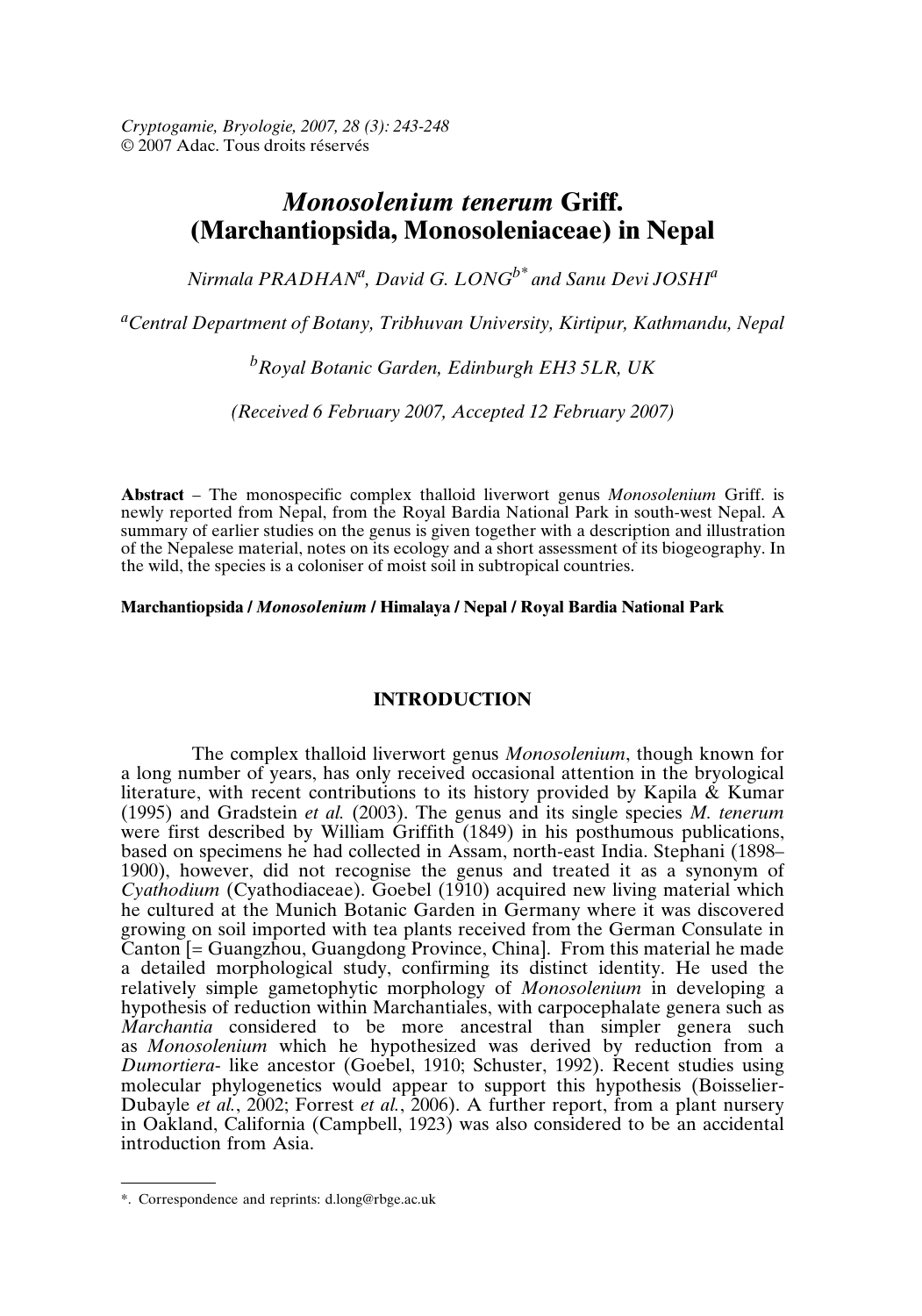Subsequently the genus has been reported relatively rarely in new localities in east Asia, particularly from Japan, China (Sichuan, Taiwan) and India (Manipur) (Hattori, 1942, 1944, 1951, 1952; Kashyap, 1924; Kamimura, 1952; Chen, 1955; Yang, 1965; Shin, 1968). Detailed descriptions and illustrations have been provided by Inoue (1966, 1976), Bischler (1998) and others (see below). Horikawa (1934) re-described *Monosolenium tenerum* as a new monospecific genus *Dumortieropsis liukiuensis* Horik. from the Ryukyu Islands of southern Japan; these names were synonymized by Hattori (1944). Inoue (1966) treated the genus as a new family Monosoleniaceae, which he compared with *Dumortiera* and *Monoclea* and confirmed its distinctness from both; later he (Inoue, 1976) placed it in a new Suborder Monosoleniineae Inoue within Order Marchantiales. Miller *et al.* (1983) considered an earlier record from Hawaii as doubtful; he also reported the genus from several new parts of the world: Sikkim, Burma, Thailand, Tonkin, Java and central and west Africa but for none of these were literature sources or specimens cited, and all must be treated as doubtful records. Kapila & Kumar (1995) published the first substantiated record from the Himalayan mountains, from Himachal Pradesh, north-west India and Singh & Singh (2007) have reported a new locality discovered in 2002 at Dehra Dun in Uttaranchal, which is the nearest known locality to Nepal. Hence this genus remains known from comparatively few isolated localities in eastern Asia.

In recent years *Monosolenium* has become an important aquarium plant (Gradstein *et al.*, 2003) and is now readily available for purchase; previously it was erroneously sold under the name *Pellia endiviifolia*. It is also cultivated in the Botanic Garden in Göttingen in Germany (Gradstein *et al.*, 2003). In Japan it has been associated with human habitation (Schuster, 1992) and it is possible that its occurrence in some countries is a result of accidental dispersal by humans.

The discovery of *Monosolenium* in Nepal was made in January 2001 by the first author during a survey of the bryophytes of the western lowlands of Nepal which took place from January 2001 to June 2003. This included the Royal Bardia National Park where no bryological exploration had taken place before.

### **MATERIALS AND METHODS**

In the Nepalese locality specimens were collected into paper packets and field notes recorded. For morphological study, thalli were soaked in water for a few hours and observed by light microscopy; a description was prepared from the Nepalese material and illustrations drawn freehand by NP. Identification was confirmed by DGL.

#### **DESCRIPTION OF NEPALESE MATERIAL**

*Monosolenium tenerum* Griff. *Notulae ad Plantas Asiaticas* II: 341 (1849); Icon. Plant. Asiat. II, plate 75B fig. 1 (1849).

*Monosolenium tenerum* has been described and illustrated in detail by several authors: Goebel (1910), Horikawa (1934, as *Dumortieropsis liukiuensis*), Yang (1965), Inoue (1966, 1976), Kapila & Kumar (1995), Bischler (1998) and Gradstein *et al.* (2003).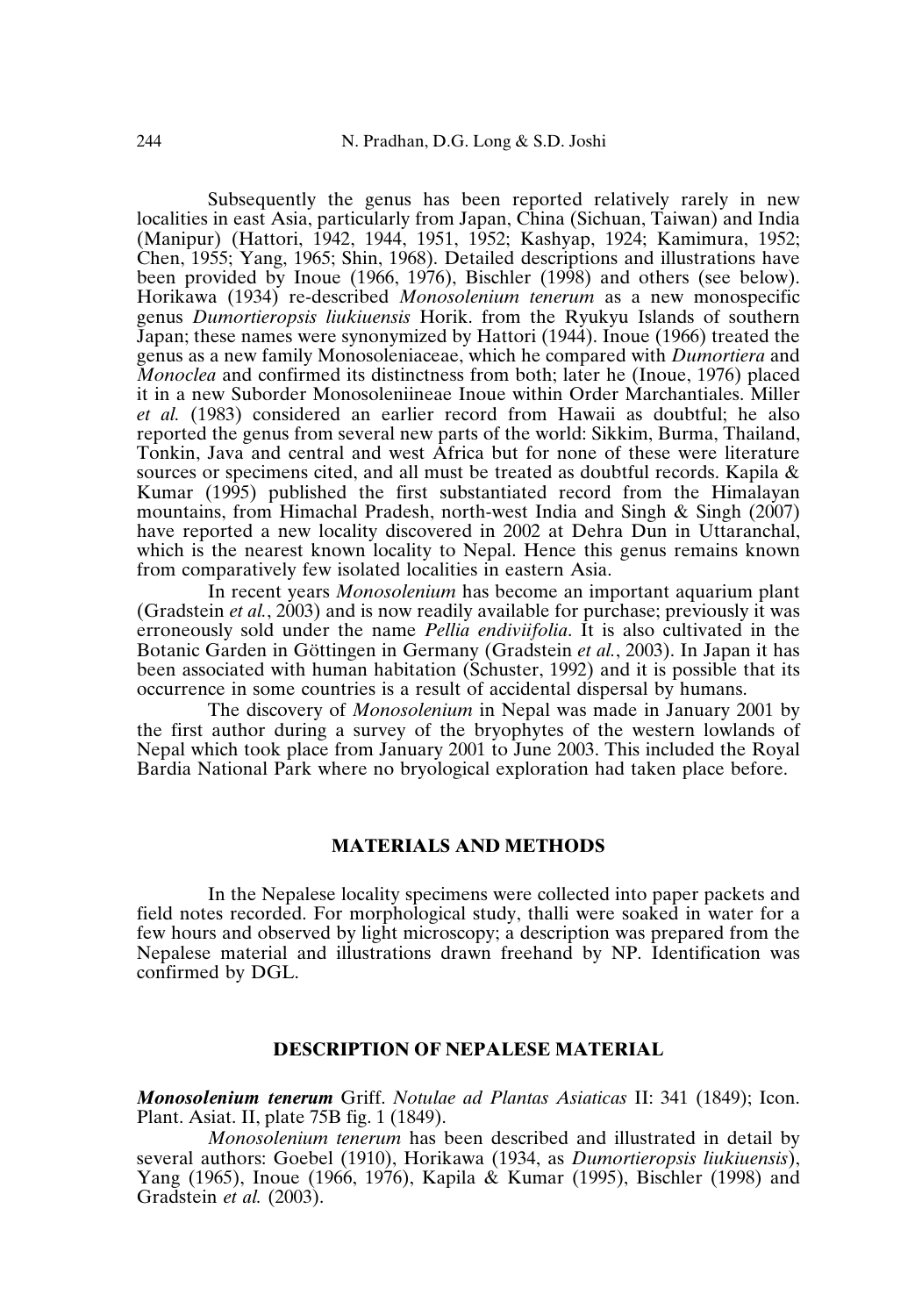

Fig. 1. **a,** habit of fertile plant; **b,** fertile thallus showing a flat-topped carpocephalum and androecial cushions; **c**, part of two pegged rhizoids; **d,** part of single smooth rhizoid; **e,** portion of t.s. of thallus; **f,** androecial cushion in dorsal view; **g,** t.s. of androecial cushion; **h,** two detached carpocephala; **i,** t.s. of part of carpocephalum with developing sporophyte. Drawn by N.P. from Nepalese material.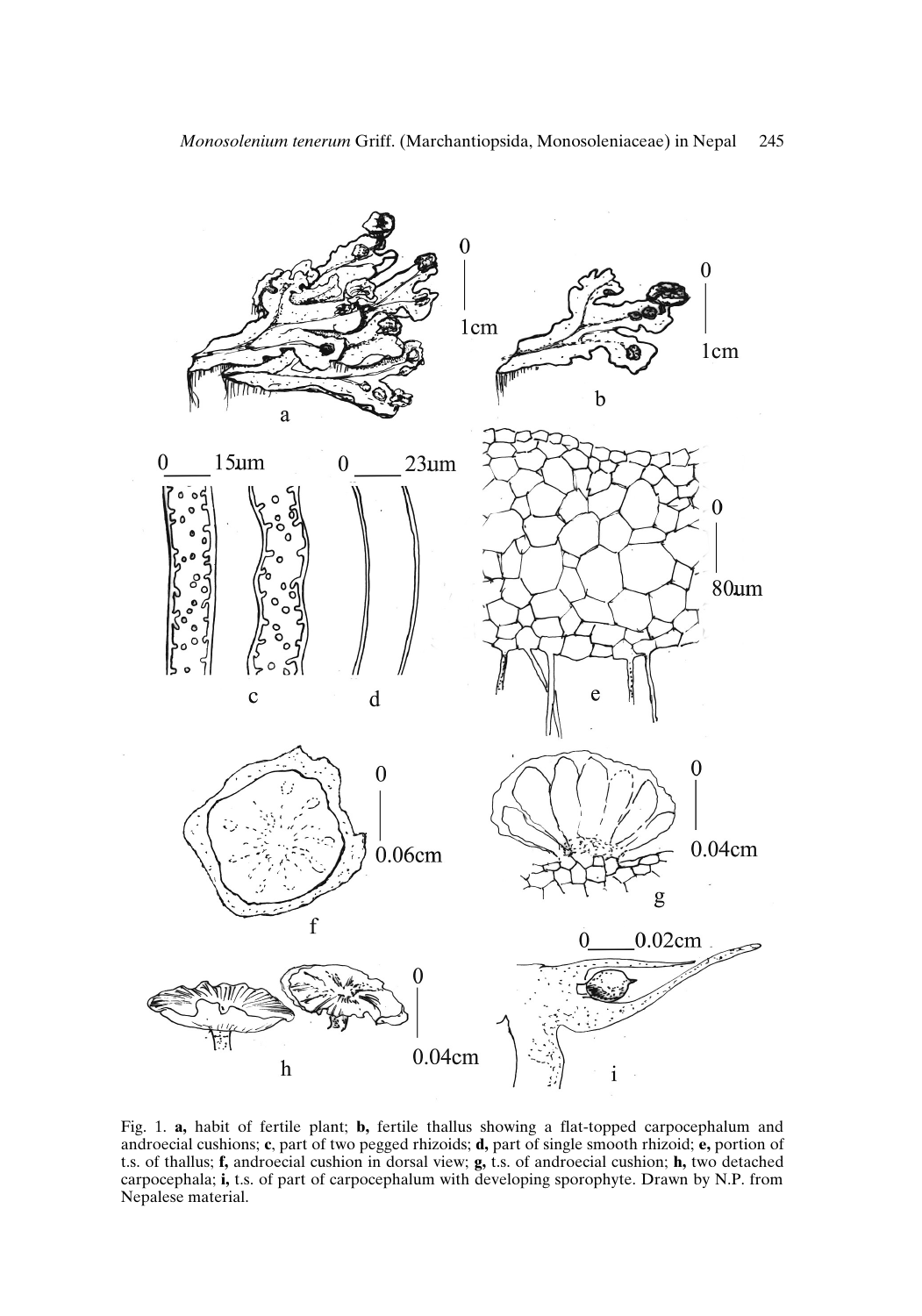In Nepal (Fig. 1) it may be recognised by its thin, dark green, dichotomously branched thalli up to 3.5 cm long and 5-8 mm broad with a thickened midrib and thinner semi-translucent wings with wavy margins. The dorsal surface is uniformly smooth with no air pores or reticulations. In transverse section the thallus is relatively undifferentiated, with a distinct upper epidermal layer composed of cells containing chloroplasts; amongst these are scattered oilcells each containing a single large oil-body. The inner tissue lacks oil-cells and the cells contain few chloroplasts. Air chambers are absent. The ventral epidermis bears two rows of small hyaline ventral scales mixed with both smooth (up to 23 µm diameter) and pegged (12-15 µm diameter) rhizoids. Specialised vegetative reproductive structures are absent.

The plants are monoicous, bearing sporophytes on stalked carpocephala arising from the apical notch of the thallus and androecia in sessile dorsal cushions borne directly on the thallus proximal to the base of the receptacle stalk. The female receptacle is disk-shaped, 1.8-2 mm diameter, with a shallowly-lobed undulate margin, borne on a short stalk 1-2 mm long, with two rhizoid furrows. Sporophytes are borne in bivalved involucres on the lower surface of the carpocephalum; the capsule dehisces by irregular valves. The spores in Nepalese material are immature; they are reported (Kapila & Kumar, 1995) as often remaining united in tetrads, reticulate, 37-43 µm in diameter; elaters are without spiral thickened bands (Kapila & Kumar, 1995).

In the field *Monosolenium* is more likely to be confused with simple thalloid liverworts (Class Jungermanniopsida, Orders Pelliales and Metzgeriales) such as *Calycularia* (Calyculariaceae), *Pellia* (Pelliaceae) and *Aneura* (Aneuraceae), than with other complex thalloid genera (Class Marchantiopsida). *Monosolenium* differs from all simple thalloid liverworts in the presence of pegged rhizoids, specialised epidermal oil-cells and stalked carpocephala. It differs from most complex thalloid liverworts in the absence of air chambers and air pores in the thalli and carpocephala; the only complex thalloid genera in the Himalaya likely to cause confusion through lack of air pores and air chambers are *Blasia* (Blasiaceae) and *Dumortiera* (Dumortieraceae). Both of these differ in the lack of conspicuous oil-cells in the epidermis. *Blasia* can additionally be distinguished by bearing abundant multicellular gemmae in flask-shaped receptacles on the thallus and having only smooth rhizoids; *Dumortiera* can also be distinguished by its larger size (thalli up to 20 mm wide), the presence of numerous bristles on the ventral surface and margins of the thallus and on receptacles, and by having both antheridia and sporophytes on stalked receptacles, and a tubular involucre surrounding the developing sporophyte.

**Specimen examined:** West Nepal, Bardia District, Betahani, Royal Bardia National Park, 28º 27.73'N and 87º 14.68'E, 120 m, on moist shaded soil along stream, 18 i 2001, *Pradhan et al. NGS 142* (Herb. Nat. Hist. Mus. Kathmandu, E).

## **ECOLOGY AND DISTRIBUTION**

In the Royal Bardia National Park *Monosolenium* was discovered growing on moist shaded soil along a forest stream in mixed deciduous forest dominated by the trees *Shorea robusta* Gaertn.f., *Dalbergia sissoo* DC. and *Bauhinia vahlii* Wight & Arn. The plants were shaded by ferns such as *Sphaerostephanos appendiculatus* (Bl.) Holtt. and *Dryopteris cochleata* (D.Don) C.Chr. It was not found elsewhere in the Park.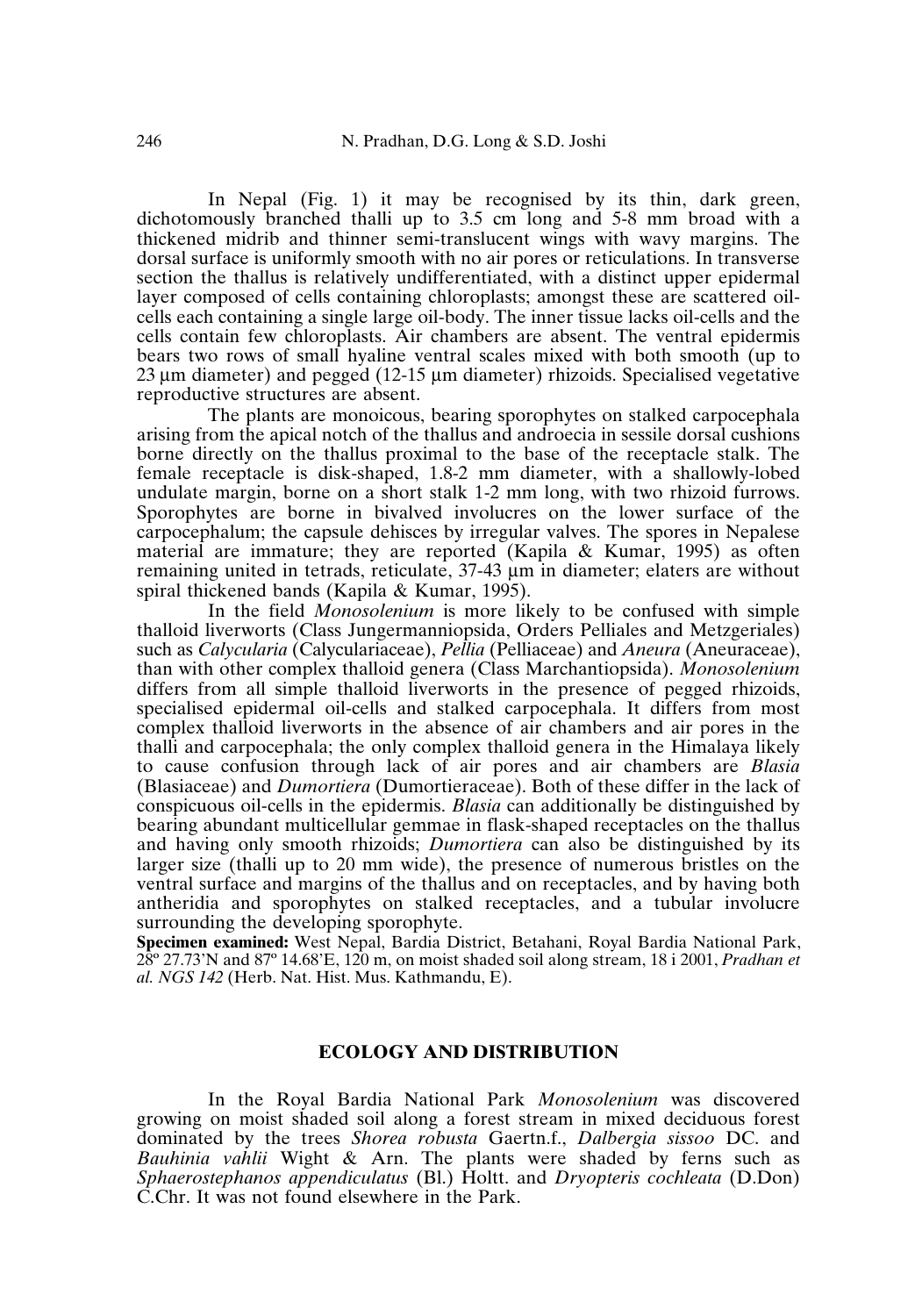The Royal Bardia National Park covers 968 square kilometres and is located at an elevation of 110 to 1440 m from  $28^{\circ}$  17' to  $18^{\circ}$  40' N and  $81^{\circ}$  12' to 81º 43' E in the mid-west lowland "terai" region of Nepal. The topography includes two major rivers (Karnali and Babai Rivers) with riverine flood plains and includes low ridges and foothills of the Himalaya. Deciduous subtropical *Shorea robusta* Gaertn.f.,/ *Terminalia alata* Roth forest is the dominant type and covers about 39% of the Park area. Other parts of the Park are dominated by grasslands or have been cleared in the past for agriculture. The Park is a very valuable protected area for its rich biodiversity, not only the indigenous forests and terai vegetation, but also rare mammals, birds and invertebrates. To date, 36 species of bryophytes have been found during the survey, including both terrestrial and epiphytic mosses and liverworts. Other Marchantiales recorded include *Asterella wallichiana* (Lehm. & Lindenb.) Grolle and *Plagiochasma pterospermum* C. Massal. (*P. articulatum* Kashyap).

Relatively little appears to have been published about the natural habitat of *Monosolenium*, reports include wet and moist shaded soil (Horikawa, 1934; Inoue 1976; Kapila & Kumar, 1995) and calcareous mud in an area of limestone caves in Japan (Shin, 1968). However, there is more information on ecology in man-made habitats, as in a garden in Manipur (Kashyap, 1924), and in glasshouses in Taiwan (Yang, 1965) and Göttingen in Germany (Gradstein *et al.*, 2003). Schuster (1992) remarked that the species "apparently hardly occurs wild" and is often found in association with human habitation in Japan, for example around "privies" (traditional toilets).

Perhaps most is now known about *Monosolenium* ecology in culture in tropical aquaria (Gradstein *et al.*, 2003); it is widely offered for sale as an aquarium plant and it readily grows into dense submerged colonies with thinner and more delicate thalli than plants growing in terrestrial colonies. In this respect it is similar to other aquatic Marchantiales such as *Riccia fluitans* L. However, there do not appear to be any reports of it growing as a submerged aquatic plant in the wild.

The world distribution of *Monosolenium* was mapped by Bischler (1998) who showed that it has a very limited subtropical Asiatic distribution from NW and NE India, southern China and Taiwan to southern Japan. The new record from Nepal fits neatly within this distribution range.

**Acknowledgments.** The National Geographic Society is thanked for financial support for the botanical survey work in Royal Bardia National Park, and Professor Dr. K.K. Shrestha, Central Department of Botany of Tribhuvan University, Kathmandu, for creating the opportunity for NP to undertake the bryological part of this study. The Natural History Museum of Nepal is acknowledged for provision of research facilities. Dr D.K. Singh, Botanical Survey of India, Kolkata, is thanked for permission to cite unpublished literature, Dr. Robert Magill, Missouri Botanical Garden, for providing literature, and Professor Robbert Gradstein, University of Göttingen, for helpful comments on the manuscript.

#### **REFERENCES**

BISCHLER H., 1998 — Systematics and evolution of the genera of Marchantiales. *Bryophytorum bibliotheca* 51: 1-201.

BOISSELIER-DUBAYLE M.-C., LAMBOURDIÈRE J. & BISCHLER H., 2002 — Molecular phylogenies support multiple morphological reductions in the liverwort subclass Marchantiidae (Bryophyta). *Molecular phylogenetics and evolution* 24: 66-77.